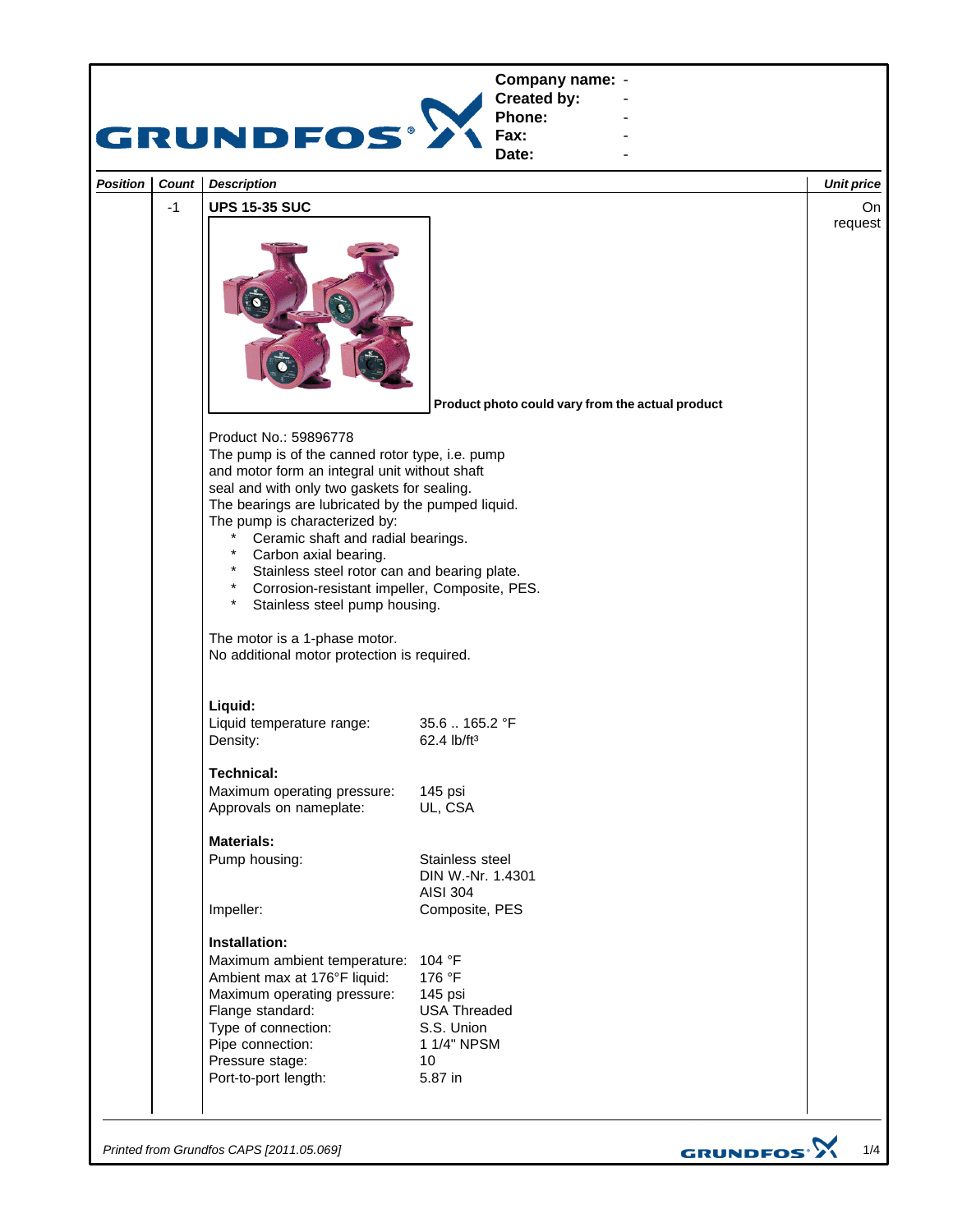## **Company name: -** Construction of the construction

## GRUNDFOS<sup>.</sup>

**Created by: Phone: Fax:**

**Date: -** Construction of the construction

**-** Construction of the construction **-** Construction of the construction **-** Construction of the construction

|  | <b>Position   Count   Description</b>                                                                                                                                                                                                                                                                        |                                                                                                                                           | Unit price |
|--|--------------------------------------------------------------------------------------------------------------------------------------------------------------------------------------------------------------------------------------------------------------------------------------------------------------|-------------------------------------------------------------------------------------------------------------------------------------------|------------|
|  | <b>Electrical data:</b><br>Number of poles:<br>Power input in speed 1:<br>Power input in speed 2:<br>Max. power input:<br>Rated power - P2:<br>Main frequency:<br>Rated voltage:<br>Current in speed 1:<br>Current in speed 2:<br>Current in speed 3:<br>Capacitor size - run:<br>Insulation class (IEC 85): | $\overline{c}$<br>61 W<br>85 W<br>110 W<br>0,6/0,08/0,11 kW<br>60 Hz<br>1 x 115 V<br>0.6A<br>0.75A<br>0.95A<br>10 µF/180 V<br>$\mathsf F$ |            |
|  | Others:<br>Gross weight:                                                                                                                                                                                                                                                                                     | 5.4 <sub>lb</sub>                                                                                                                         |            |
|  |                                                                                                                                                                                                                                                                                                              |                                                                                                                                           |            |

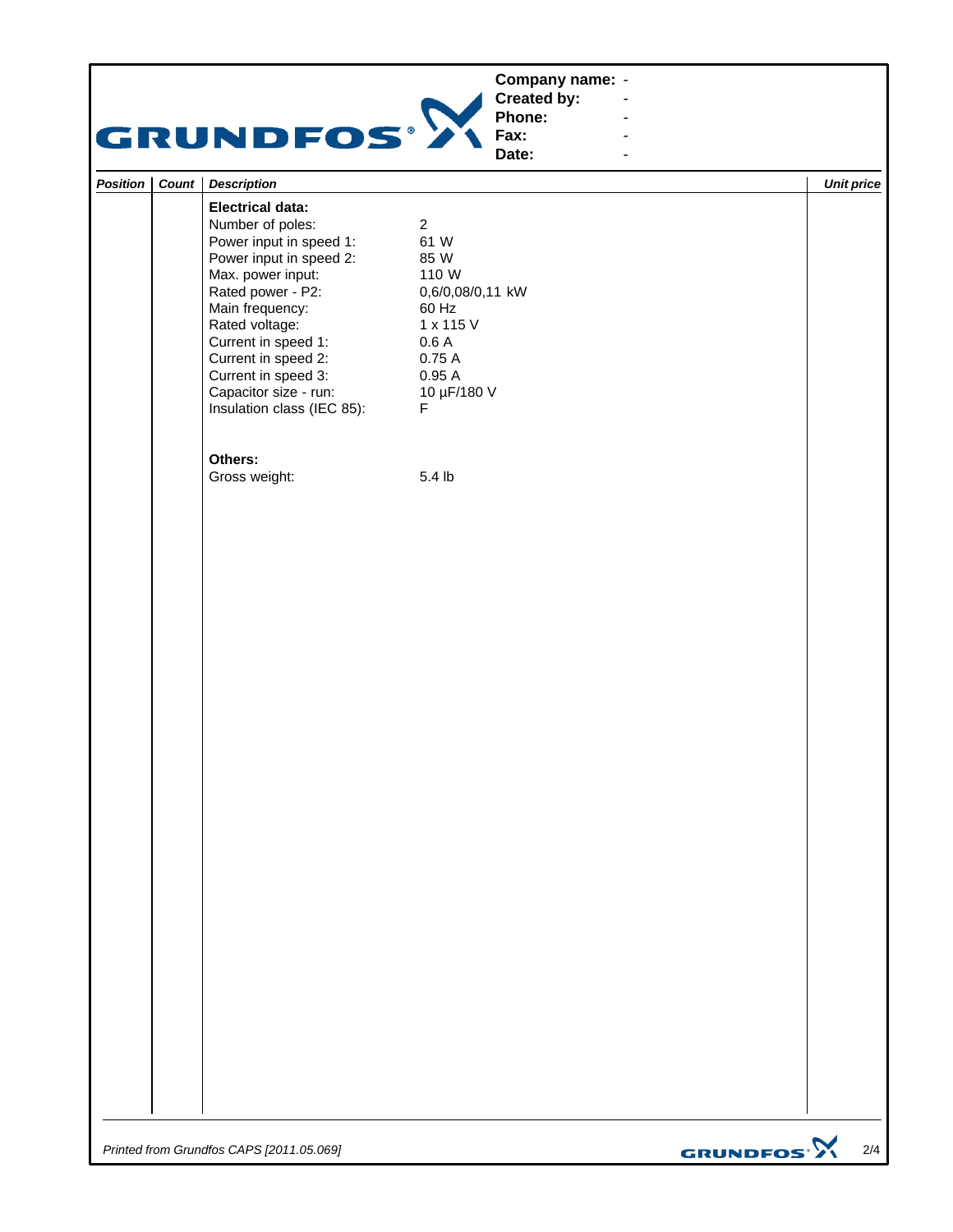| <b>Description</b>           | Value                                                 |
|------------------------------|-------------------------------------------------------|
| Product name:                | <b>UPS 15-35 SUC</b>                                  |
| Product Number:              | 59896778                                              |
| EAN number:                  | 5700837428064                                         |
|                              |                                                       |
| Technical:                   |                                                       |
| Speed Number:                | 3                                                     |
| Max flow:                    | 21.6 US gpm                                           |
| Head max:                    | $12.1$ ft                                             |
| Maximum operating pressure   | 145 psi                                               |
| Approvals on nameplate:      | UL, CSA                                               |
| Valve:                       | pump with built-in isolating and<br>non-return valves |
| Materials:                   |                                                       |
| Pump housing:                | Stainless steel                                       |
|                              | DIN W.-Nr. 1.4301                                     |
|                              | AISI 304                                              |
| Impeller:                    | Composite, PES                                        |
|                              |                                                       |
| Installation:                |                                                       |
| Maximum ambient temperature: | 104 °F                                                |
| Ambient max at 176°F liquid  | 176 °F                                                |
| Maximum operating pressure   | 145 psi                                               |
| Flange standard:             | <b>USA Threaded</b>                                   |
| Type of connection:          | S.S. Union                                            |
| Pipe connection:             | 1 1/4" NPSM                                           |
| Pressure stage:              | 10                                                    |
| Port-to-port length:         | 5.87 in                                               |
|                              |                                                       |
| Liquid:                      |                                                       |
| Liquid temperature range     | 35.6. 165.2 °F                                        |
| Density:                     | 62.4 lb/ft <sup>3</sup>                               |
|                              |                                                       |
| Electrical data:             |                                                       |
| Number of poles:             | $\overline{2}$                                        |
| Power input in speed 1:      | 61 W                                                  |
| Power input in speed 2:      | 85 W                                                  |
| Max. power input:            | 110 W                                                 |
| Rated power - P2:            | 0,6/0,08/0,11 kW                                      |
| Main frequency:              | 60 Hz                                                 |
| Rated voltage:               | 1 x 115 V                                             |
| Current in speed 1           | 0.6A                                                  |
| Current in speed 2           | 0.75A                                                 |
| Current in speed 3           | 0.95A                                                 |
| Capacitor size - run         | 10 µF/180 V                                           |
| Insulation class (IEC 85):   | F                                                     |
| Motor protection:            | CONTACT                                               |
| Thermal protec:              | internal                                              |
|                              |                                                       |
| Controls:                    |                                                       |
| Pos term box:                | 9H                                                    |
|                              |                                                       |
| Others:                      |                                                       |
| Gross weight:                | 5.4 lb                                                |
|                              |                                                       |

*Printed from Grundfos CAPS [2011.05.069]*

GRUNDFOS $\frac{1}{3}$  3/4